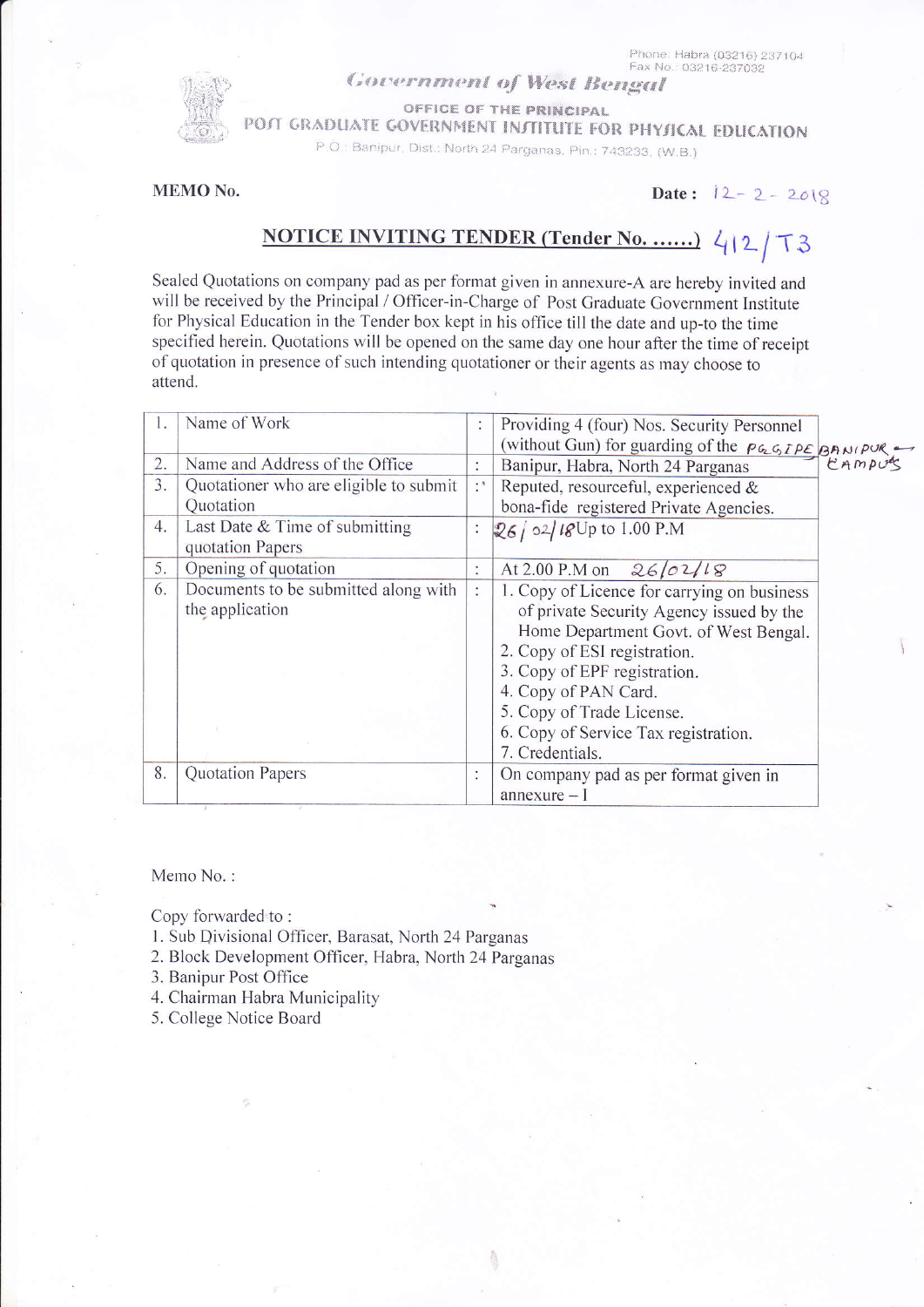## **TERMS & CONDITIONS**

- 1. The accepting authority reserves the right to reject any or all the quotations without assigning any reasons thereof.
- The participating bidders are required to quote their rate in per head per day both in figure and words  $2.$
- The charges to be paid to Security Agency are to be shown in two parts- a) Security charges, b) Service charges. Security charges is the minimum wage (as per latest labour department order) of the security personal plus charges for ESI, EPF and Bonus (as per latest Govt. approved rates).
- 4. The responsibility of deposition of contribution for EPI, EPF etc is to be borne by the security agency.
- 5. The service charge must include all other incidental charges.
- 6. As security charges are to be quoted as per latest Govt. order, there will be no variation in security charges. Hence, lowest quotationer will be selected as per rates quoted for service charges only.
- 7. The period of contract will be for 10 (Ten) Months and no enhancement of service charge is admissible during this period. However security charge may vary time to time and will be paid as per the latest Govt. notification.
- 8. No conditional / incomplete rate will be accepted under any circumstances.
- 9. The agency engaged for this work will have to maintain a regular contact with the college authority.
- 10. The persons engaged for the duty will have to wear same uniform and identity card\*for identification. Uniforms will have to be supplied by the quotationers for which no additional allowance or charges will be entertained.
- 11. The duty hour will be 8 (eight) hours for each Security Personnel and will be fixed by the College authority.
- 12. The College authority shall not be responsible to supply rain coat / umbrella / Torch / oil etc if required. The same are to be supplied by the quotationer.
- 13. The College authority shall not responsible to compensate or otherwise liable in any manner what so ever for an injury and / or death of Security Guards while on duty.
- 14. No. claim will be entertained for the permanent services of the guards engaged.
- 15. T.Á., D.A., Overtime allowance will not be paid to the security guards by the college authority.
- 16. Immediately after receiving the work order, the agency must submit to the College authority list showing the name, signature (L.T.I.), passport size photograph, Election Photo Identity Card (EPIC) in duplicate of each security guards deployed duly self-attested well in time. If any change is made subsequently by the agency, the change (in name, signature etc.) is also to be intimated to the College authority as and when such change is made.
- 17. The agency will be fully responsible for any losses, shortages, damages, of Govt. property and the cost of the same as fixed by the authority will be recovered from bills of the agency.
- 18. The agency will keep itself ready to take up the work within seven (7) days from the date of issue of work order or from any other special date as will be mentioned.
- 19. The agency will not be entitled to withdraw the agreement without serving a notice of withdrawal to the authority prior to 3 months.
- 20. The undersigned reserves the right to terminate the agreement at any time without assigning any reason what so ever.
- 21. a)Bill in triplicate on monthly basis as per format given in Annexure-II must be submitted within 10<sup>th</sup> of the next month.
	- b) Payment to the agency shall be made as per availability of fund.
	- c) Statutory deduction as applicable shall be made from the bill of the agency.

Principal / Officer-in-Charge